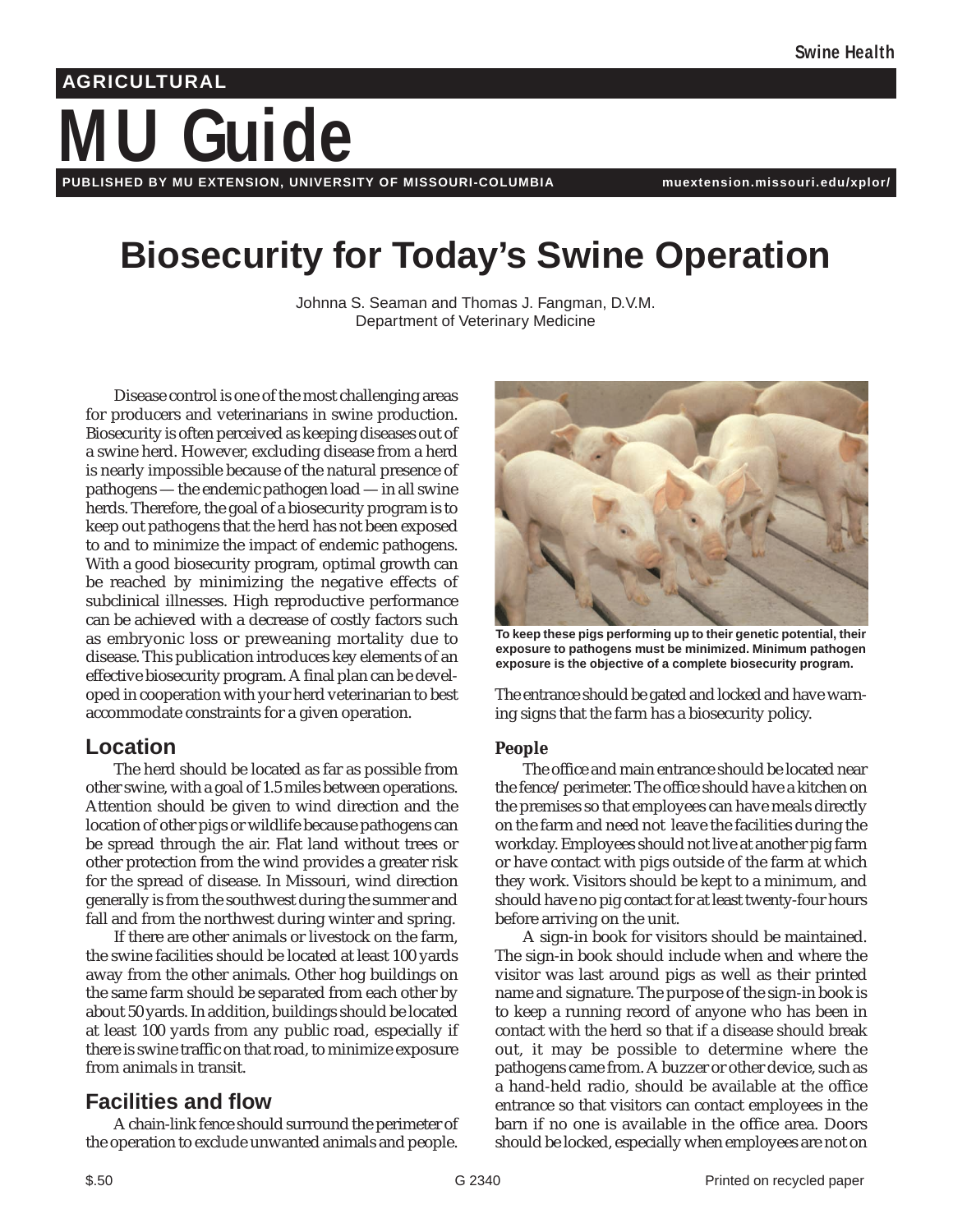the premises. Animals of any kind should never pass through the employee entrance.

All employees and visitors should shower in before entering the facilities. The shower should be located such that no entry into the building is possible without first taking a shower. The shower should divide the locker room in half such that the clothes and jewelry worn to the farm are left on one side ("dirty" side), a shower is taken, and then employees and visitors pass through the shower to the "clean" side, where the farm clothes are provided. When leaving, employees and visitors can shower out.

A washer and dryer should be kept in the office so that farm clothes can be cleaned on the premises. Clean clothes and boots should be provided on the "clean" side and should not leave the farm.

Daily chores should be completed in the order of highest health status to lowest health status. For example, nursery pigs have a higher health and biosecurity status than the breeding herd. The oldest sows have the greatest pathogen load. Therefore, nursery pigs should be taken care of before attending to the breeding herd, especially if there is only one person in charge of all ages of pigs. This procedure is necessary to prevent spreading the pathogen load from the breeding herd to the younger pigs.

An employee who does not come into contact with the main herd should take care of the pigs in isolation or acclimation. Alternatively, a person in contact with the main herd could complete isolation and acclimation chores at the end of the workday and maintain biosecurity from the main herd by wearing separate boots and clothes.

#### **Pig flow**

Pigs should be moved as a group during each production stage in an *all-in/all-out* manner. All-in/allout flow is the concept of moving pigs of the same age at the same time. For example, a group of pigs is weaned from a farrowing room at the same time and moved to the nursery. After a set period of time, this same group of pigs is moved from the nursery to the grower and finisher. No pigs are added to the group or placed in a younger group and the facilities can be cleaned and disinfected before a new group enters. The use of allin/all-out flow allows the pigs to be exposed to the same pathogens as their pen mates. The transition from continuous flow to all-in/all-out flow will improve feed efficiency and shorten days to market (see MU publication G2507, *Herd Management for Disease Prevention*).

When a group is moved from any facility, the area needs to be fully cleaned (including removal of feed), power washed, and properly disinfected. There should be an adequate period of time, a minimum of 6–8 hours, for the cleaned and disinfected area to dry before new animals are moved into the facility.

Newborn, weaned, feeder, and breeding pigs need

#### **Elements of a biosecurity plan**

Traditional disease-prevention techniques, including immunization and controlled biofeedback practices, are only a small part of an overall biosecurity plan. Today's plans are intended to reduce the use of antibiotics on farms. Generally, biosecurity measures to ensure pathogen segregation should include the following practices:

- Clean all rooms thoroughly with a high-pressure washer and disinfect with a broad-spectrum product.
- Construct all rooms to avoid physical contact or shared air among pigs of different ages. Avoid common pits.
- In facilities with multiple rooms and pigs of different ages, sequence the care of pigs so that those with the highest health status (usually younger pigs) are cared for first.
- Workers must always wear clean clothing and boots to the site. Advise workers not to return to higher health status rooms after being in contact with a lower health status room without proper cleaning and sanitation of clothing and boots.
- Buildings should be rodent-proof. If rodents are present, a professional exterminator should eliminate them.
- Vehicles should not enter the premises unless they are cleaned and disinfected.
- Place dead animals outside the premises for removal by rendering trucks.
- Locate load-out facilities at the perimeter of the premises.
- Minimize the number of visitors, and require them to wear clean clothing and boots.
- Install a perimeter fence around the premises to keep out unwanted visits from people, pets and feral animals.

**Source:** Clark, L.K. SEW [segregated early weaning] control or elimination of Mycoplasma hyopneumonia and viruses. Proceedings of Swine Disease Conference for Swine Practitioners, Ames, Iowa. November 1995; pp. 69–73.

to be housed separately because of the different health and biosecurity levels for each age group and stage of production of the pigs. Some diseases may cause few or no clinical signs in one age group but may be highly pathogenic to another group. In the farrowing house, limit cross-fostering to within the first twenty-four hours after birth. It is important not to back-foster and to properly euthanize any sick piglets. Reduce the age spread in a group or room of pigs as much as possible; less than a 14-day age spread is preferred. Because of differences in immune status and pathogen exposure, do not mix pigs from different farms. Any mortalities or euthanized pigs should be removed promptly.

**Facilities.** All buildings, especially naturally ventilated buildings, should have screens to keep out insects, birds and other domestic and wild animals. Buildings should be kept clean so that rats, mice and other rodents do not have access to feed or water. Cleaning removes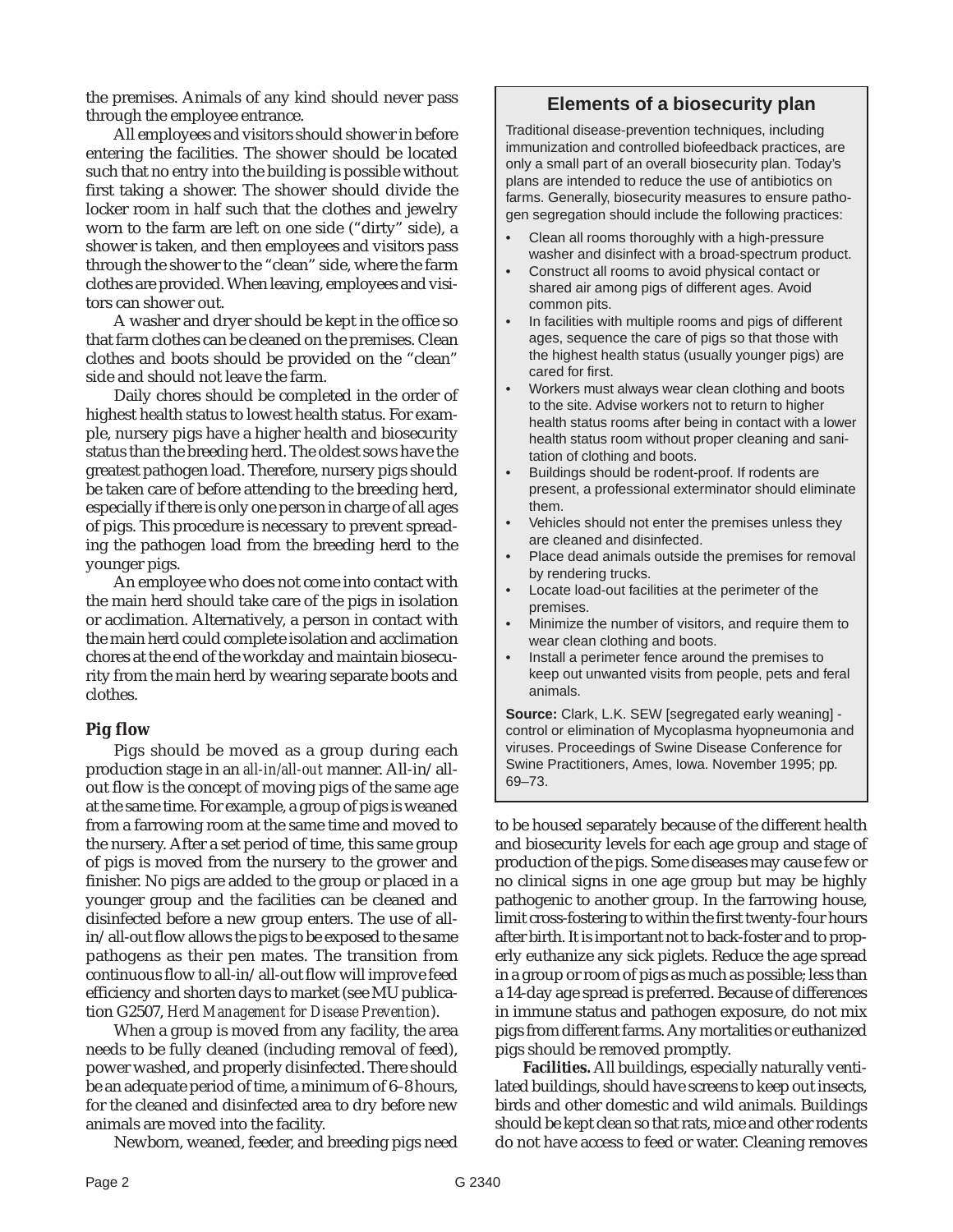organic matter that can prevent most disinfectants from working. Power washing, particularly with hot water, is a good way to keep facilities clean, and disinfecting further reduces the chance of pathogen survival in the buildings (see MU publication G2507, *Herd Management for Disease Prevention,* for more information on disinfectants). In addition, materials and equipment should be durable and easy to wash. Any necessary tools or materials brought in to fix the facilities should be new. If used equipment is required, it needs to be disinfected before entering the facility. It is particularly important to educate off-farm maintenance personnel on the importance of biosecurity.

As another method of biosecurity, footbaths can be placed at the entrance of every individual room or building, especially if the production unit is not a confinement unit. In the farrowing house, when employees move from a room with younger pigs to a room with older pigs or vice versa, a footbath can be placed at the door of each room. The disinfecting solution should be changed regularly, and personnel should be aware that footbaths are effective only when the boots are free of organic matter (such as manure).

Not only should the inside of the buildings be kept clean, but the area around the outside of the buildings should also be maintained. Cleaning fan openings and trimming weeds will help to control rodents around and in the buildings.

#### **Load-out facilities**

Load-out facilities should be located on the perimeter or outside of the fence so that outside, nonfarm vehicles do not enter the farm. If load-out facilities are located outside the farm, a location of a mile or greater from the production unit is preferable. If possible, only farm vehicles should travel the road that connects the production unit to the load-out facility. If the loading truck, a nonfarm vehicle, travels to more than one farm, it needs to be washed and disinfected. The truck driver should wear clean clothes and boots each time, and especially to each individual farm. The truck driver should not enter the building and should load the pigs without any assistance from farm personnel. Farm personnel should not exit the building, nor should animals be able to re-enter the building. The loading facility should be washed and disinfected, ideally after each use, and should not drain into the building. If cleaning of the load-out facilities is done by farm personnel, cleaning should be done at the end of the day so that personnel do not need to re-enter the building that day.

#### **Sick pigs**

Isolate sick pigs, for example by creating a sick pen, so that they are not in continuous contact with the rest of the herd. If there is a disease problem in the herd, a postmortem examination may be beneficial in providing health information (contact your local veterinarian or

the State Veterinary Medical Diagnostic Laboratory for more information at (573) 882-6811). Examinations conducted by your veterinarian at the packing plant at the time of slaughter are another way to provide health status information.

#### **Mortality**

State regulations should be followed for all methods of animal disposal (see MU publication WQ216, *Dead Animal Disposal Laws for Missouri*). All dead stock should be taken care of daily, because they may act as disease reservoirs. To use a rendering service, farm personnel should deliver dead pigs to an off-site point where the renderer can pick them up. Alternatively, dead animals can be disposed of directly on the farm through incineration or composting (see MU publication WQ351, *Composting Dead Swine*). Be sure rodents and other animals do not have access to the dead pigs.

#### **Feed**

Feed bins should be installed so that feed trucks do not need to enter the farm unit. Feed delivery should take place first thing in the morning when the feed truck is clean, as it should have been washed the night before.

#### **Waste management**

An on-farm employee should remove manure from the facilities. Removing slurry with farm vehicles reduces the risk of contamination from other farms. If this is not feasible, an outside source can be used, but the equipment must be clean.

## **Introducing new animals into the herd**

All new breeding animals should come from a single source using a genetic pyramid production system. In a pyramid system, the purebred animals at the top of the pyramid (nucleus herd) are the highest level of biosecurity and health status. Commercial production animals are at the bottom of the pyramid with multiplier animals in between. Animals should arrive at your herd from a higher level in the pyramid. When using artificial insemination and purchasing semen from an outside source, there is still a risk of disease transmission through the semen, especially reproductive viruses. While this risk is not as high as bringing in new animals, it is important to purchase semen from a boar stud that has a biosecurity program of its own in place. The biosecurity for a boar stud is much the same as the biosecurity program of a production unit, including the isolation and acclimation of new boars.

Isolation facilities should be located at least 500 yards from the main herd. Although there may be reasons for longer periods, a minimum of 30 days isolation and 30 days acclimation are necessary for good biosecurity. During isolation, the new animals should be